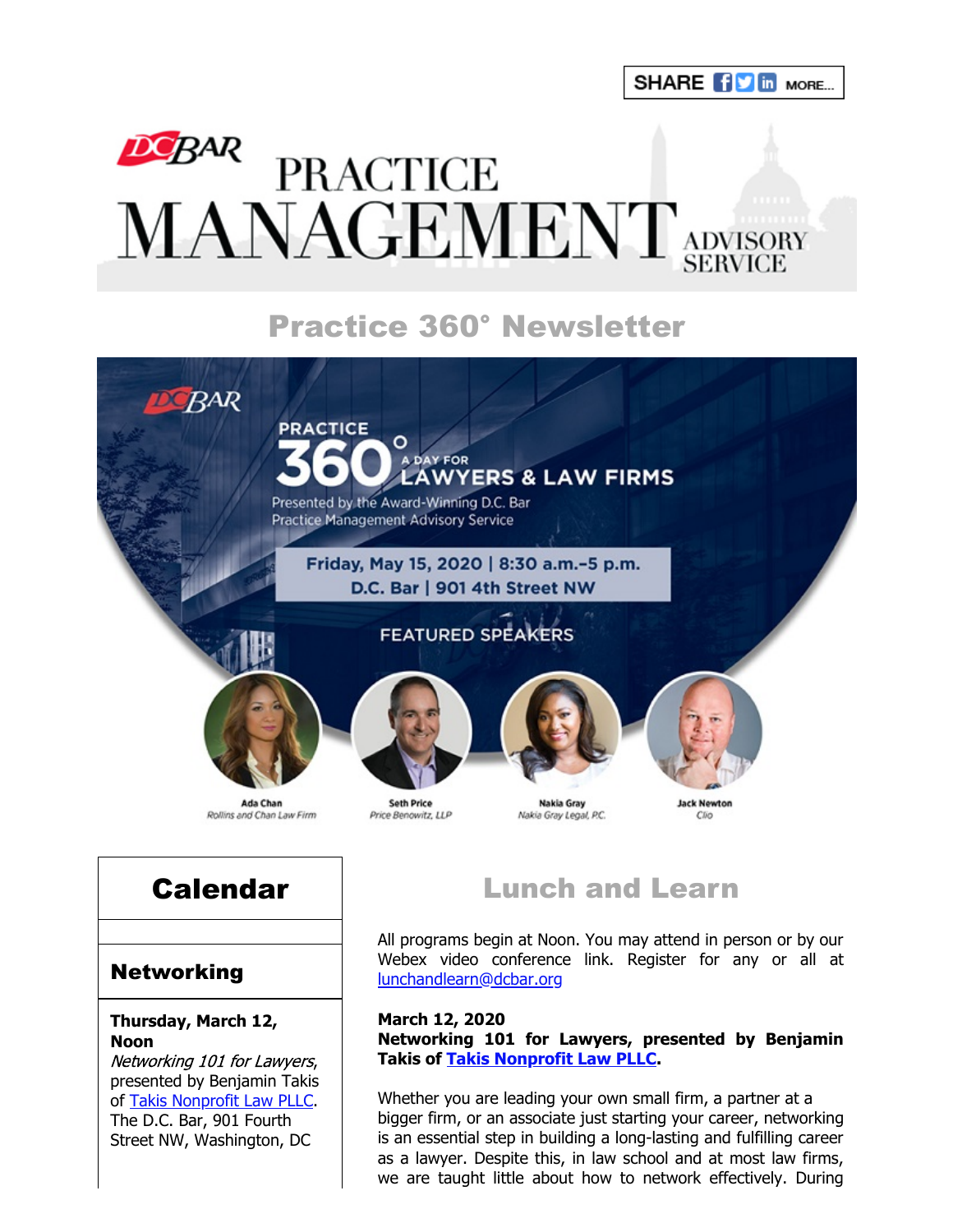#### RSVP to [lunchandlearn@dcbar.org](mailto:lunchandlearn@dcbar.org?subject=RSVP%20to%20Lunch%20and%20Learn%20on%20March%2012th%20)

#### **Friday, March 13, 12:30 p.m.**

Alto Fumo, 2909 Wilson Boulevard, Arlington, VA (Clarendon Metro) RSVP to [steven@stevenkriegerlaw.com](mailto:steven@stevenkriegerlaw.com?subject=RSVP%20to%20networking%20event%20at%20Alto%20Fumo%20on%20March%2013th)

#### **Friday, March 27, Noon**

Barrel & Crow, 4867 Cordell Ave., Bethesda, MD (Bethesda Metro) RSVP to [mark@markdelbianco.com](mailto:mark@markdelbianco.com)

Law is a relationship business. Bring cards to share. Do RSVP so you will be notified of any event updates.

### PMAS Events

**March 11** – Day 1 of Basic Training & Beyond **March 12** – Networking for 101 for Lawyers **March 18** – Day 2 of Basic Training & Beyond **March 26 – Lunch and** Learn, The Easiest Ways to Increase Productivity – And Profitability – In Your Firm

## **Ethics**

**New** ethics guidance on **Duties When a Lawyer is Impaired.** Legal [Ethics Opinion 377](http://www.mmsend31.com/link.cfm?r=zvkjaWqFFUTRz65Avl-Ftw~~&pe=C-9M6xq1MNb88k_gwusjdGhUXJCBlKKXrvbXwG_FsZQCaNPo0ucMDfJt9rsVis5Q6t4lOsAqGbaBb0eG3i85kw~~&t=k9OHu-7U-pBMufM-Njc8Aw~~)

**Mandatory Arbitration Provisions in Fee Agreements.** Legal [Ethics Opinion 376](http://www.mmsend31.com/link.cfm?r=zvkjaWqFFUTRz65Avl-Ftw~~&pe=SxoV3y5ZRHy1CzzFb0jxBoNhxo184MrR5toL4fTp2dnF43SvK3kCIYetrlY0obUEpMoLbMqEfdjj-mZzZihiVw~~&t=k9OHu-7U-pBMufM-Njc8Aw~~)

this presentation, Benjamin Takis will discuss methods for effective networking, including where to find and build connections, what to say at networking events and follow-up meetings, and how to cultivate relationships over the long-term.

#### **[Register](https://join.dcbar.org/eWeb/DynamicPage.aspx?site=dcbar&webcode=EventInfo&Reg_evt_key=7deb30f0-3a91-48b7-a8b0-6e2c477e29b5&RegPath=EventRegFees&FreeEvent=&Event=Lunch%20and%20Learn:%20Networking%20101%20for%20Lawyers&FundraisingEvent=&evt_guest_limit=9999&utm_source=Real%20Magnet&utm_medium=INSERT_CHANNEL&utm_campaign=INSERT_LINK_ID)**

#### **March 26, 2020 The Easiest Ways to Increase Productivity – And Profitability – In Your Firm, presented by Geoff Gilbert of [Coach for Executives](http://www.coachforexecutives.com/).**

Why spend ten hours at work each day if your goal is to bill five? You shouldn't have to spend this much time at the office to reach your goals. During this program we will discuss what to do differently to get each day off to the best possible start, which activities to focus on first, and how to restructure each day to make sure that you achieve your goals. You'll learn how to boost productivity for you and your team, increase the profitability of your firm, and still have time for a personal life.

## **[Register](https://join.dcbar.org/eWeb/DynamicPage.aspx?site=dcbar&webcode=EventInfo&Reg_evt_key=1cb55586-7eaf-473d-8240-5b4db3d4eb38&RegPath=EventRegFees&FreeEvent=&Event=Lunch%20and%20Learn:%20The%20Easiest%20Ways%20To%20Increase%20Productivity%20%E2%80%93%20And%20Profitability%20%E2%80%93%20In%20Your%20Firm&FundraisingEvent=&evt_guest_limit=9999&utm_source=Real%20Magnet&utm_medium=INSERT_CHANNEL&utm_campaign=INSERT_LINK_ID)**

The Lunch and Learn Series is [here.](http://www.dcbar.org/bar-resources/practice-management-advisory-service/Lunch-Series.cfm?utm_source=Real%20Magnet&utm_medium=INSERT_CHANNEL&utm_campaign=INSERT_LINK_ID) New programs are added regularly. Recaps and materials from recent programs are [here.](http://www.dcbar.org/bar-resources/practice-management-advisory-service/Lunch-Series-Past.cfm?utm_source=Real%20Magnet&utm_medium=INSERT_CHANNEL&utm_campaign=INSERT_LINK_ID) If you have an idea for a program, let us know at: [lunchandlearn@dcbar.org](mailto:lunchandlearn@dcbar.org)

If you missed **Running on Empty: Burnout in the Legal** Profession with Niki Irish; Clearing Clutter, Tuning in to **Time, Space & Mind** with Niki Irish & Tracy Huang; or Mary Ellen Hickman on *Help, I Have No Time for Marketing*, here are the [recordings and materials](https://www.dcbar.org/bar-resources/practice-management-advisory-service/lunch-series-past.cfm?utm_source=Real%20Magnet&utm_medium=INSERT_CHANNEL&utm_campaign=INSERT_LINK_ID).

## Basic Training & Beyond

Our monthly [Basic Training & Beyond](http://www.dcbar.org/bar-resources/practice-management-advisory-service/basic-training.cfm?utm_source=Real%20Magnet&utm_medium=INSERT_CHANNEL&utm_campaign=INSERT_LINK_ID)**,** is set for March 11 and 18 at 9:15 a.m. – 4:30 p.m. A Saturday version of the two-day program is set for April 25, 2020.

Register at BasicTraining@dcbar.org

This program has been presented 244 times for more than 3,500 lawyers over the last twelve years and many have launched and are operating small law firms. We keep in touch with many small firms and what we learn informs the content of this program.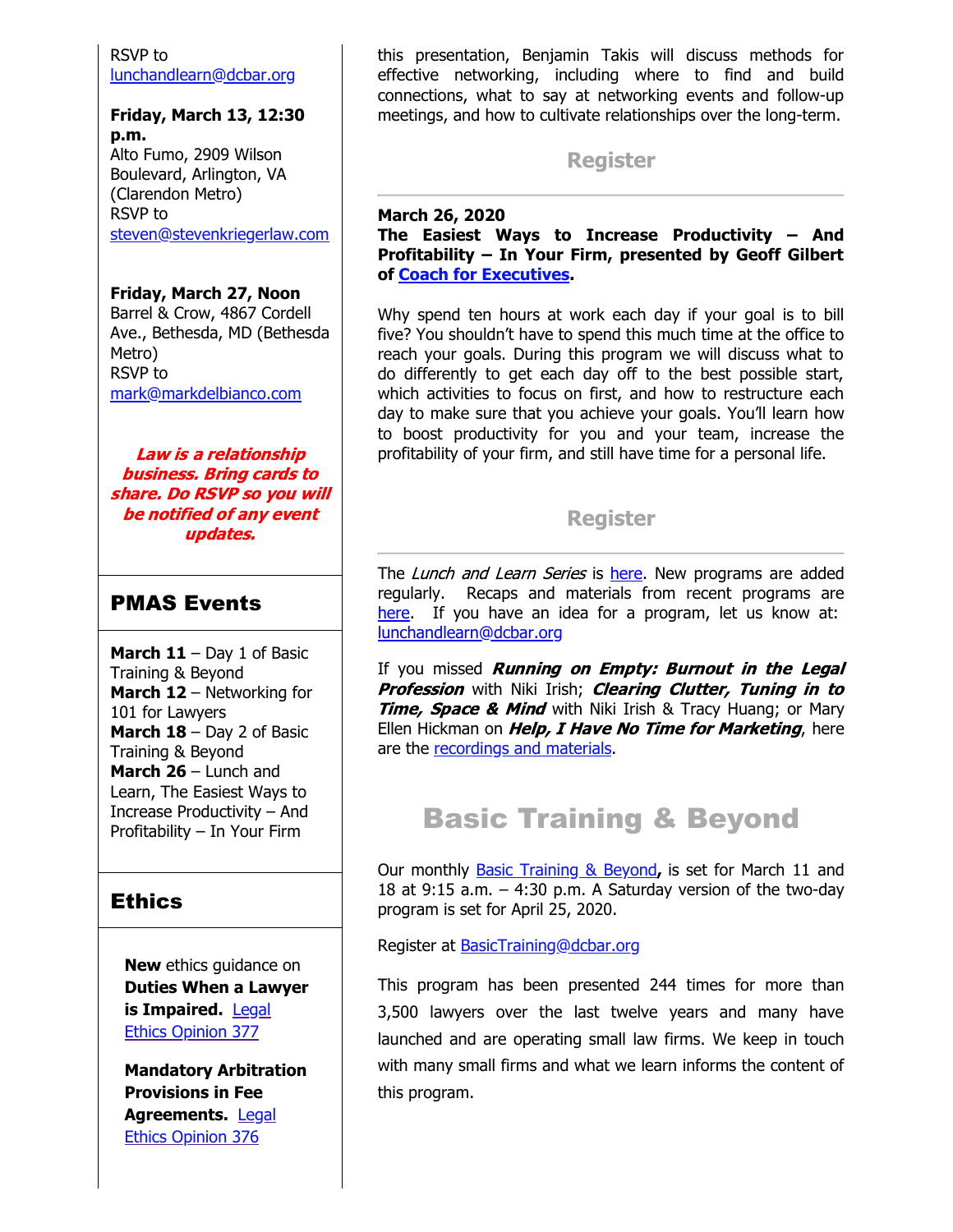**What are the ethical implications of crowdfunding a legal representation?** Read [Legal Ethics Opinion 375](http://www.mmsend31.com/link.cfm?r=zvkjaWqFFUTRz65Avl-Ftw~~&pe=L_NEo73Na3tGISmteR8w8JGtyTfjp0Mog-cffkpPzttbWQqtqsF6GkWkSYwLE6496S_5EsI4_lCLSCnkZGBoOw~~&t=k9OHu-7U-pBMufM-Njc8Aw~~) for guidance.

**What are your obligations to a prospective client?** Read **Legal Ethics** [Opinion 374 to find](http://www.mmsend31.com/link.cfm?r=zvkjaWqFFUTRz65Avl-Ftw~~&pe=V7vYx53BAyWBNqAaYBD45uDuWfHE3DPDJNjEWTDSxWszYss4bQ7_z9YVzodJ0ysXiK44K5BlDt2moA1MFweu2Q~~&t=k9OHu-7U-pBMufM-Njc8Aw~~) out.

**Have you read** the Legal Ethics Opinions on social media and lawyers? [Legal Ethics Opinion 370](http://www.mmsend31.com/link.cfm?r=zvkjaWqFFUTRz65Avl-Ftw~~&pe=rtd75SUOd5cdaVeViiO-N2Q049f_5n87gWaO9j63Dki0PcjktOqAV07NWTu9nEE5tak05URhO3ntAZQEB9i_Aw~~&t=k9OHu-7U-pBMufM-Njc8Aw~~) [Legal Ethics Opinion 371](http://www.mmsend31.com/link.cfm?r=zvkjaWqFFUTRz65Avl-Ftw~~&pe=JxfKpUfHJn2MY02tq2lnoeZPn4sW4Wrgq9za-AyulCkMubDn4jAYyJZyj_g0xOob2cIeOVKdPLgbeQPniXaavA~~&t=k9OHu-7U-pBMufM-Njc8Aw~~)

## Other Events

[Continuing Legal Education](https://join.dcbar.org/eweb/DynamicPage.aspx?Site=DCBar&WebKey=cbe606bc-88d4-4d37-872c-f48d412a59e5&evt_etc_key=7aaf572d-f662-422f-9fe7-0ae3f4b705be&utm_source=Real%20Magnet&utm_medium=INSERT_CHANNEL&utm_campaign=INSERT_LINK_ID) programs

[Communities Events](https://join.dcbar.org/eweb/DynamicPage.aspx?site=dcbar&webcode=EventList&utm_source=Real%20Magnet&utm_medium=INSERT_CHANNEL&utm_campaign=INSERT_LINK_ID)

[Pro Bono Center training](http://www.dcbar.org/pro-bono/resources-and-training/pro-bono-training.cfm?utm_source=Real%20Magnet&utm_medium=INSERT_CHANNEL&utm_campaign=INSERT_LINK_ID) programs

# PMAS Links and Free Downloads

[Law Firm Management Assessment \(Self-Check\)](https://www.dcbar.org/bar-resources/practice-management-advisory-service/selfcheck.cfm?utm_source=Real%20Magnet&utm_medium=INSERT_CHANNEL&utm_campaign=INSERT_LINK_ID) [Small firm legal trends and compensation reports](http://www.dcbar.org/bar-resources/practice-management-advisory-service/basic-training-supplement.cfm?utm_source=Real%20Magnet&utm_medium=INSERT_CHANNEL&utm_campaign=INSERT_LINK_ID) [e-Manual for Basic Training & Beyond](http://www.dcbar.org/bar-resources/practice-management-advisory-service/upload/eManual-050316.pdf?utm_source=Real%20Magnet&utm_medium=INSERT_CHANNEL&utm_campaign=INSERT_LINK_ID) [More PMAS programs](http://www.dcbar.org/bar-resources/practice-management-advisory-service/?utm_source=Real%20Magnet&utm_medium=INSERT_CHANNEL&utm_campaign=INSERT_LINK_ID)

## From the Desks of Dan and Rochelle



[With 57% of prospective clients searching on their own for a lawyer, according to the Clio Legal](https://www.clio.com/resources/legal-trends/2019-report/read-online/) Trends Report for 2019, a good website for the small firm is essential. Research shows you have about seven seconds to grab the prospect's attention. You need a clear anchoring message that tells the prospect who you are and what you do. Next, you need to be clear about what you want the prospect to do now that they are on your website. Do you want the prospect to call, complete the contact us form, or something else? Finally, give the prospect a compelling reason to take the action. Why should they request your newsletter, book or consultation? What is in it for the prospect? An effective lead generating tool, a *lead magnet*, is a resource or enticement that causes a prospect to give you their contact information in exchange for the resource. Your goal with a good website is to cause the prospect to engage the *lead magnet*, request the resource in exchange for an